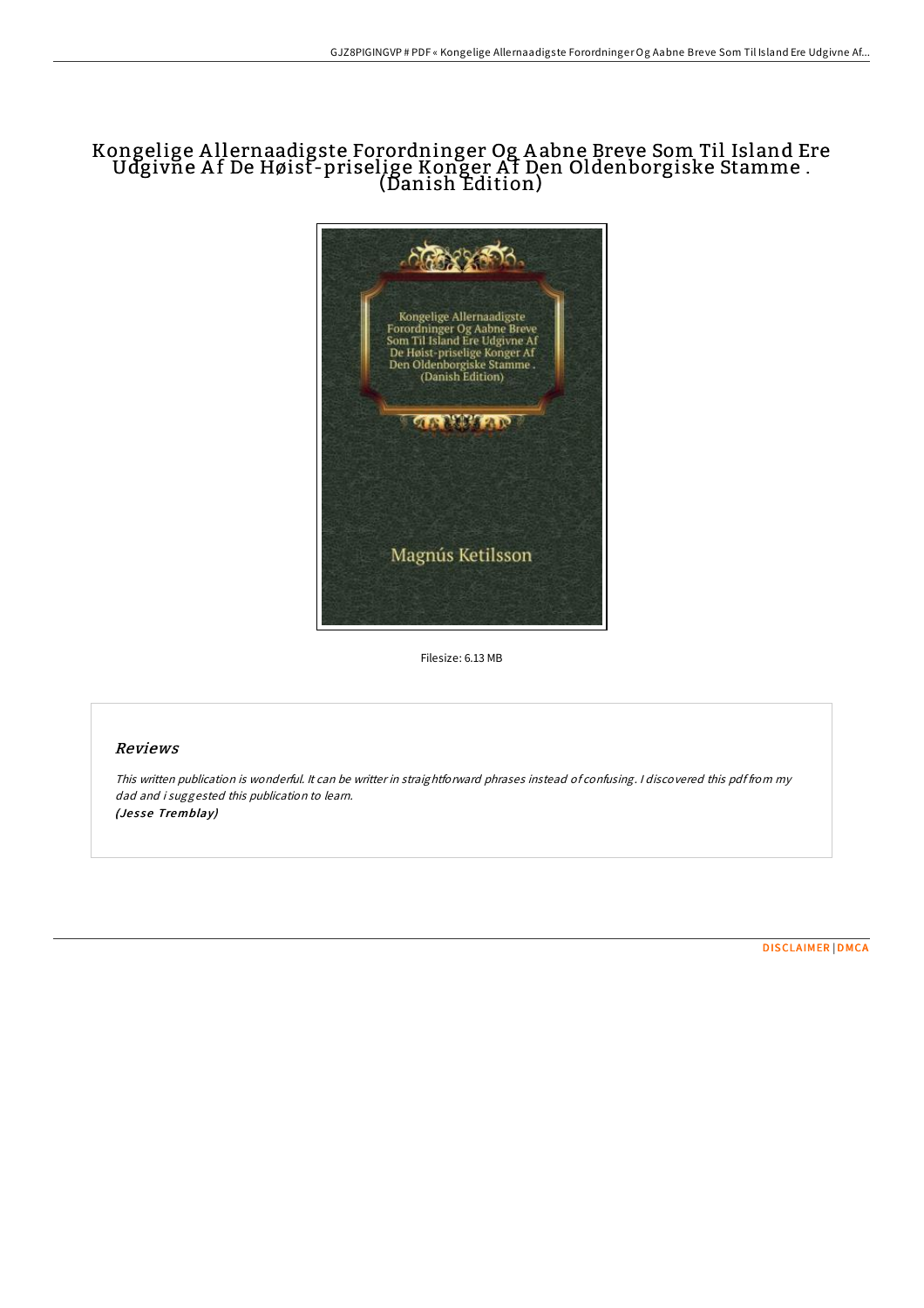### KONGELIGE ALLERNAADIGSTE FORORDNINGER OG AABNE BREVE SOM TIL ISLAND ERE UDGIVNE AF DE HØ IST-PRISELIGE KONGER AF DEN OLDENBORGISKE STAMME. (DANISH EDITION)



To read Kongelige Allernaadigste Forordninger Og Aabne Breve Som Til Island Ere Udgivne Af De Høist-priselige Konger Af Den Oldenborgiske Stamme. (Danish Edition) eBook, make sure you refer to the button below and save the document or gain access to additional information that are have conjunction with KONGELIGE ALLERNAADIGSTE FORORDNINGER OG AABNE BREVE SOM TIL ISLAND ERE UDGIVNE AF DE HØ IST-PRISELIGE KONGER AF DEN OLDENBORGISKE STAMME . (DANISH EDITION) ebook.

Book on Demand, Miami, 2016. Perfect binding. Book Condition: NEW. Dust Jacket Condition: NEW. 5.8" x 8.3". In Danish language. This book, "Kongelige Allernaadigste Forordninger Og Aabne Breve Som Til Island Ere Udgivne Af De Høist-priselige Konger Af Den Oldenborgiske Stamme . (Danish Edition)", by Magnús Ketilsson, is a replication. It has been restored by human beings, page by page, so that you may enjoy it in a form as close to the original as possible. This item is printed on demand. Thank you for supporting classic literature. SOFT COVER.

<sup>回</sup> Read Kongelige Allernaadigste Forordninger Og Aabne Breve Som Til Island Ere Udgivne Af De Høist-priselige Konger Af Den Oldenborgiske [Stamme](http://almighty24.tech/kongelige-allernaadigste-forordninger-og-aabne-b-1.html) . (Danish Edition) Online Do wnload PDF Kongelige Allernaadigste Forordninger Og Aabne Breve Som Til Island Ere Udgivne Af De Høist-priselige Konger Af Den Oldenborgiske [Stamme](http://almighty24.tech/kongelige-allernaadigste-forordninger-og-aabne-b-1.html). (Danish Edition)